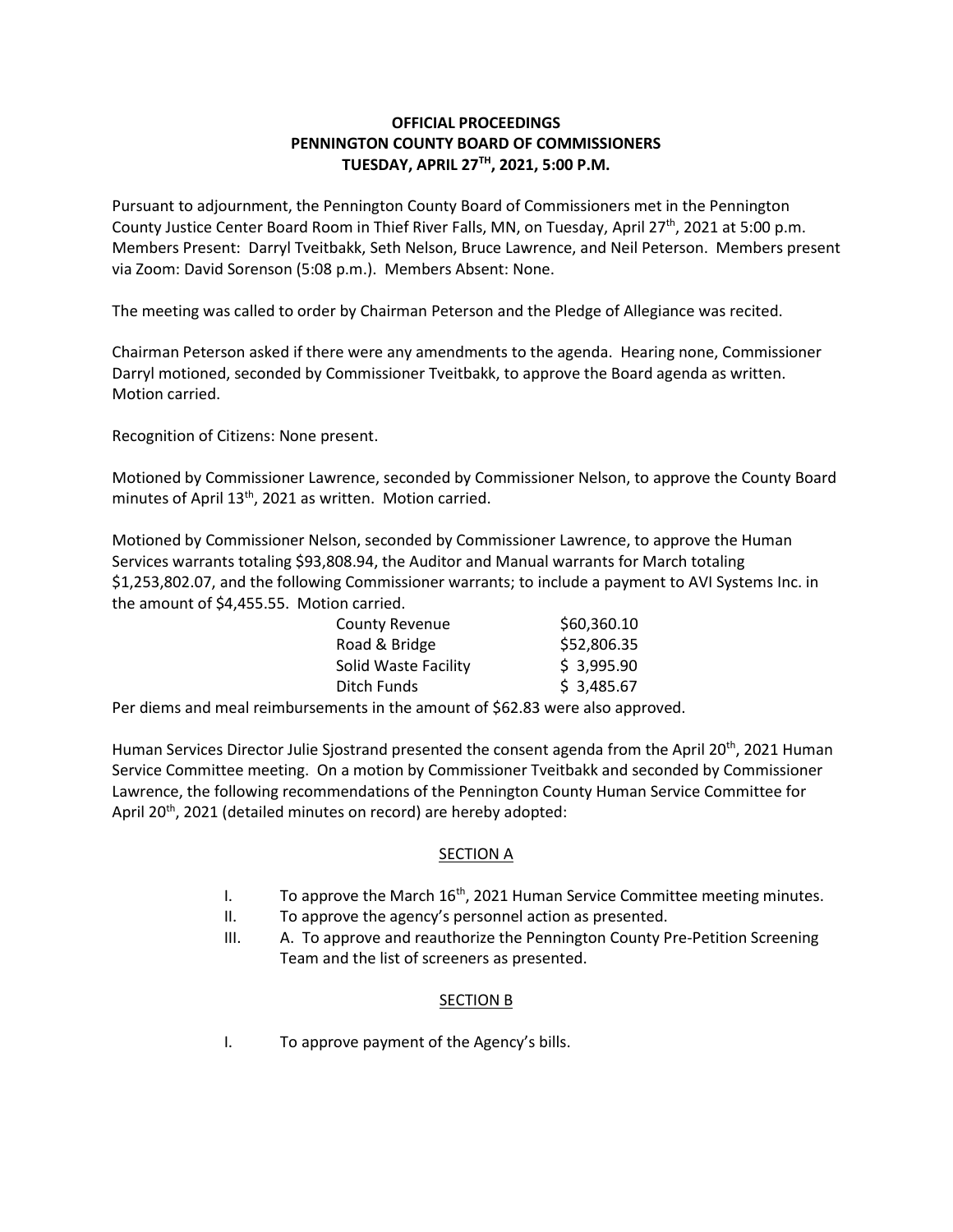Pennington County SWCD District Manager Peter Nelson presented a wetland permit application from the TRF Regional Airport. They are looking to purchase .1698 acres of wetland credit; there are currently 24 credits available at a cost of approximately \$18,000 per credit. Motioned by Commissioner Lawrence, seconded by Commissioner Nelson, to approve the sale of .1698 acres of wetland credit to the Thief River Falls Regional Airport. Motion carried.

Mr. Nelson stated that the Clearwater One Watershed One Plan needs to appoint an advisory committee member and Commissioner Tveitbakk has expressed interest. Motioned by Commissioner Lawrence, seconded by Commissioner Nelson, to approve the appointment of Commissioner Tveitbakk to the Clearwater One Watershed One Plan Advisory Committee. Motion carried.

Inter-County Nursing Director Kayla Jore was unable to attend the Board meeting.

County Engineer Mike Flaagan stated that the 5-year Road and Bridge Plan hearing was held today at 4:00 p.m. and is ready to be approved. Motioned by Commissioner Lawrence, seconded by Commissioner Nelson, to adopt the 5-year Road and Bridge Construction Plan as presented. Upon roll call vote: Nelson – Aye, Lawrence – Aye, Peterson – Aye, Sorenson – Aye, Tveitbakk – Aye. Motion carried.

Mr. Flaagan stated that proposals for design of the new Kratka Township bridge were sent out to three consultants and two were returned:

| <b>Houston Engineering</b> | \$35,857.01 |
|----------------------------|-------------|
| Widseth, Smith & Nolting   | \$43,605.00 |

Mr. Flaagan recommended approval of the proposal submitted by Houston Engineering and noted that funding for the design will come from State Aid. Motioned by Commissioner Tveitbakk, seconded by Commissioner Lawrence, to approve the proposal by Houston Engineering in the amount of \$35,857.01 for design of the new Kratka Township bridge. Upon roll call vote: Nelson – Aye, Lawrence – Aye, Peterson – Aye, Sorenson – Aye, Tveitbakk – Aye. Motion carried.

Engineer Flaagan stated that a petition has been received to remove a parcel from the County Ditch #96 system and a public hearing must be scheduled. Motioned by Commissioner Nelson, seconded by Commissioner Lawrence, to schedule a Public Hearing in the County Board room on June 8<sup>th</sup>, 2021 at 9:00 a.m. regarding a petition to remove a parcel from the County Ditch #96 system. Upon roll call vote: Nelson – Aye, Lawrence – Aye, Peterson – Aye, Sorenson – Aye, Tveitbakk – Aye. Motion carried.

Mr. Flaagan stated that interviews were recently conducted for the position of Highway Equipment Operator and he recommended the hire of Joshua Iverson. Motioned by Commissioner Lawrence, seconded by Commissioner Nelson, to approve the hire of Josh Iverson as Highway Equipment Operator effective May 24<sup>th</sup>, 2021. Upon roll call vote: Nelson – Aye, Lawrence – Aye, Peterson – Aye, Sorenson – Aye, Tveitbakk – Aye. Motion carried.

County Sheriff Ray Kuznia was unable to attend the Board meeting due to work obligations.

Committee reports / Commissioner updates: None

County Auditor-Treasurer items: None

County Coordinator Items: